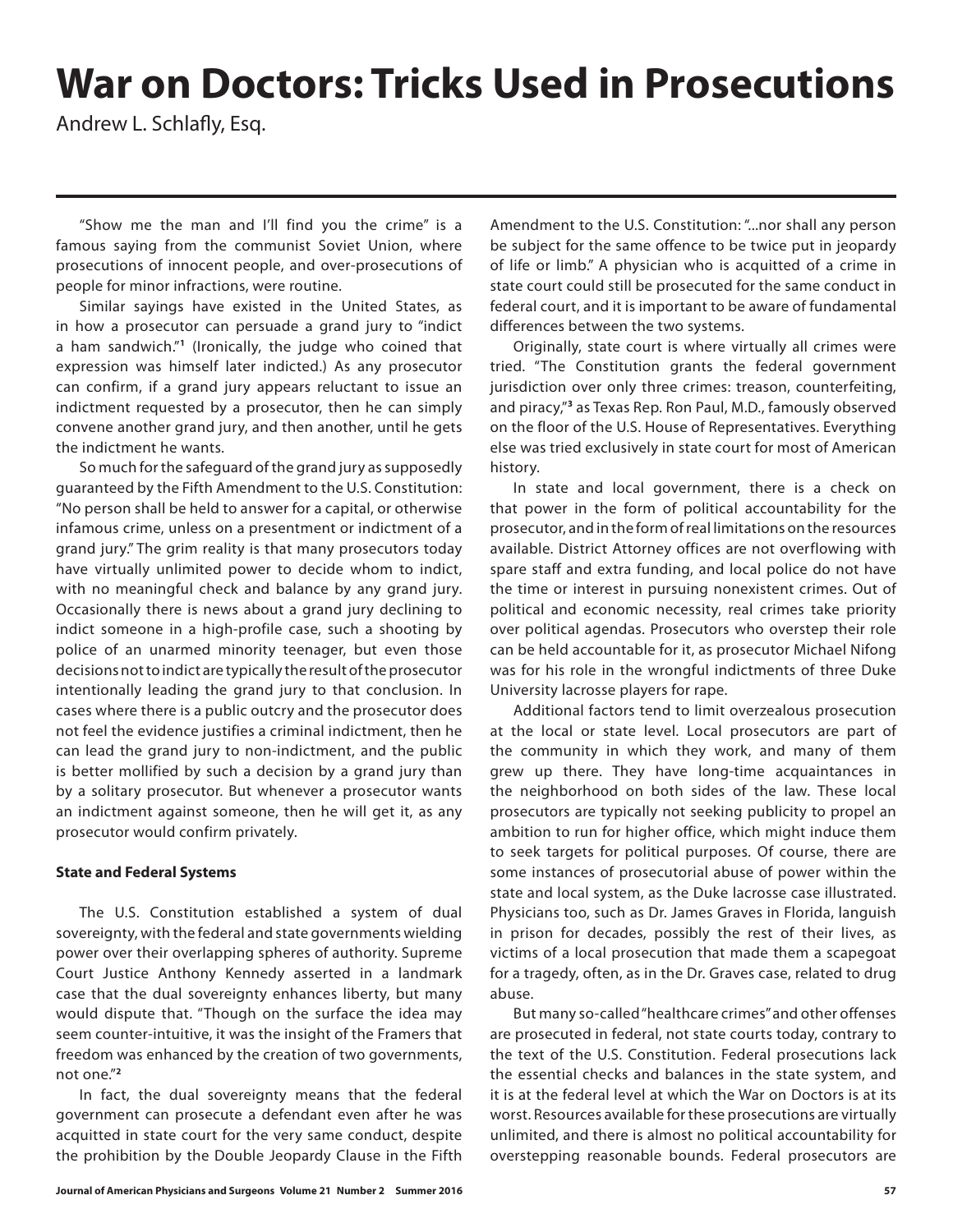appointed, not elected, and have never been impeached by Congress, although they could be. The only elected person in the chain of command of a federal prosecutor is the President, and no presidential election is likely to have its outcome determined based on the track record of a federal prosecutor.

An example of a widely criticized federal prosecution was the case against Aaron Swartz, a prodigy who while still a teenager had helped develop the widely used RSS service for individualized news feeds, and also Reddit, the immensely popular informational website.**<sup>4</sup>** Aaron is no longer with us because the full weight and unlimited resources of federal prosecutors hounded him relentlessly, with threats of lengthy prison sentences, until he committed suicide shortly before trial. This was all because he had allegedly downloaded numerous copyrighted scientific articles at MIT, which he arguably had a right to do. As Professor Lawrence Lessig explained in a heartfelt criticism of the federal prosecution of Aaron:

The "property" Aaron had "stolen," we were told, was worth "millions of dollars" — with the hint, and then the suggestion, that his aim must have been to profit from his crime. But anyone who says that there is money to be made in a stash of *ACADEMIC ARTICLES* is either an idiot or a liar. It was clear what this was not, yet our government continued to push as if it had caught the 9/11 terrorists red-handed [emphasis in original].**<sup>5</sup>**

Yet there was no political accountability for the federal prosecutors who perpetrated this, or the trial judge who allowed it. Unlike the state system, in which both face elections and other meaningful review of their records, federal criminal justices are insulated from political accountability.

With less publicity than the federal injustice against, and then tragedy of Aaron Swartz, numerous physicians have also felt compelled to commit suicide when trapped in the vise of overzealous federal prosecution. Benjamin R. Moore, D.O., for example, had been working in locum tenens for 7 years when he was placed by an agency in a temporary job at a chronic pain center in Myrtle Beach, S.C. Dr. Moore was the most conservative prescriber of opiates there, according to a letter he sent without avail to the U.S. Attorney General.**<sup>6</sup>** It did not matter. Federal prosecutors went after numerous physicians in the clinic and charged them with conspiracy to distribute illegal drugs, which makes each defendant legally responsible for the actions of every other defendant. Another physician, Deborah Bordeaux, M.D., who had been working there for only 57 days, was initially sentenced to 8 years in jail, although she was fortunate enough to have the term reduced later in an unusual re-sentencing.**<sup>7</sup>** Dr. Moore committed suicide before trial.

Many victims of overzealous prosecution in the federal system feel compelled to accept plea bargains or commit suicide, regardless of their guilt, because the odds of conviction in a federal trial are so high, and the prison

sentences are so long if a jury does not acquit on each and every count of an indictment. Unlike state court, where the odds of acquittal are substantial, in federal court the likelihood of an acquittal on all counts is only about one percent of all federal prosecutions brought.

Typically, federal prosecutors will pile on dozens or even hundreds of counts against a physician, and the jury may think it is holding mostly for the physician if it acquits on most of the charges. But the prison sentence is just as long if a jury convicts on only one count out of 150 counts as if it had convicted on every count.

One federal prosecutor publicly declared that his office sought "to root out [certain doctors] like the Taliban. Stay tuned."**<sup>8</sup>** But physicians are not flying airplanes into the World Trade Center. Physicians are, however, much easier to prosecute than real criminals are. Physicians tend to cooperate with investigations, and will even readily admit shortcomings about their record-keeping or dealings with patients. Unlike real drug dealers, physicians trust undercover agents who wear wires attempting to entrap the target. Physicians also tend to consent to searches of their offices even when a government agent lacks a warrant.

The clincher for making physicians a top target for federal prosecutors is this: indicting a physician grabs bigger headlines than indicting a real criminal does. The fall of a good man makes for a story that is scintillating to the public. More than a century ago Fyodor Dostoyevsky observed this same phenomenon in *The Brothers Karamazov*: "Man loves to see the downfall and disgrace of the righteous."**<sup>9</sup>** The suggestion that a physician, a man of great trust in society, may actually be a horrific criminal is something that sells newspapers and attracts television viewers. The physician used his position of trust to exploit unsuspecting patients, the story goes, and a white knight in the form of a prosecutor protected society against the scoundrel by locking him up and throwing away the key.

If the physician were a real criminal, the case would be easy to prove, and it would not be necessary for a prosecutor to resort to any tricks to achieve his goal. Undercover sting operations, for example, would hardly be necessary if a physician were truly exploiting his position.

## **Trial by Jury**

A brief history of trial by jury is necessary for readers to understand the tactics prosecutors use against physicians.

Jury trials are nearly unique to the Anglo-American system of jurisprudence, dating back to 13th-century England. Trial by jury originated not as improvement over trial by judge, but to replace the outdated approaches of "compurgation" or "ordeal." Under "compurgation," a defendant could be acquitted of an accusation by obtaining a sufficient number of sworn statements by members of the community to support him. The "ordeal," as its name implies, was less pleasant. It required the accused to stick his hand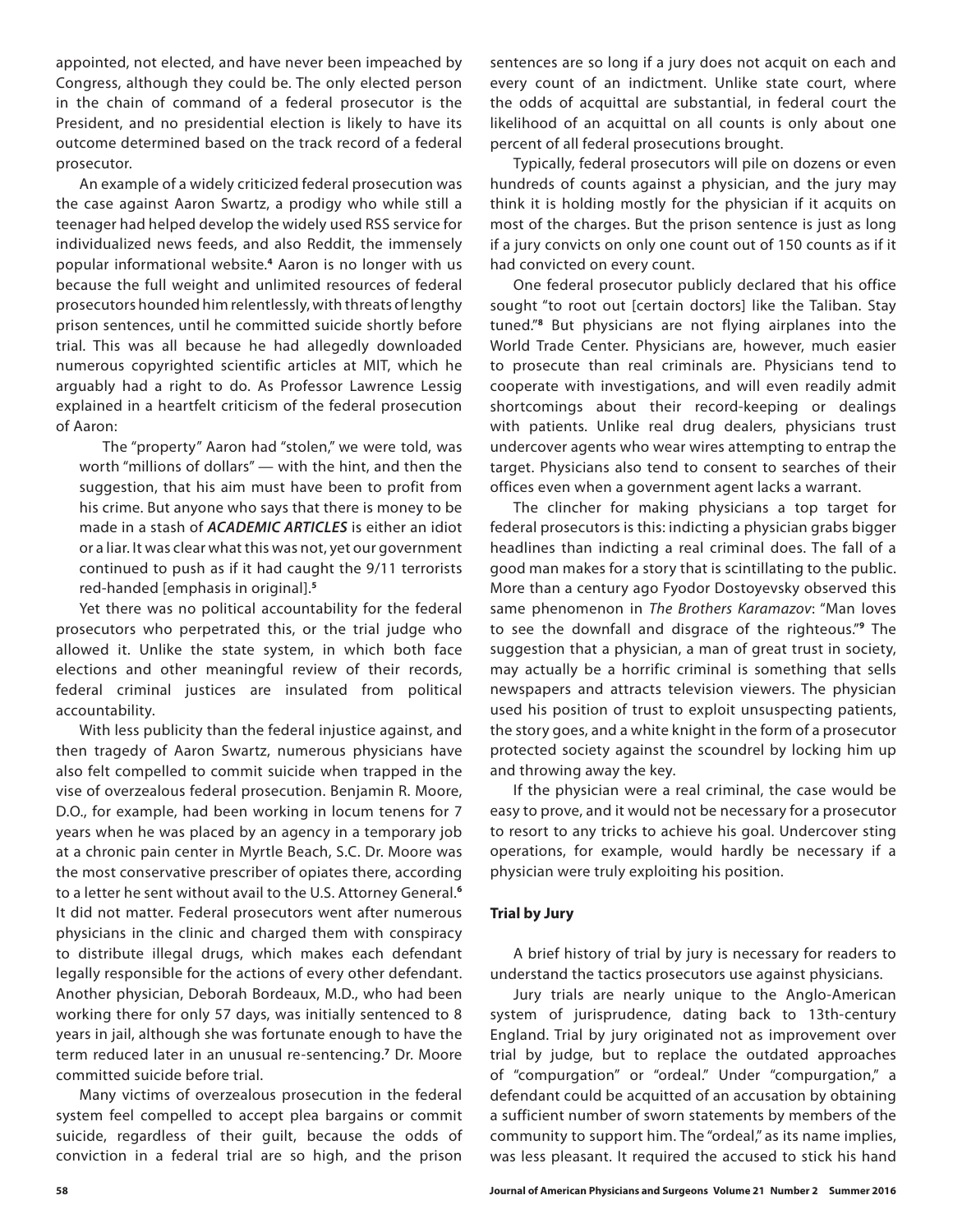into a pot of boiling water to pick out a stone, while in the presence of clergy, and afterward his wound was observed for several days. The idea was seek divine intervention to give a sign as to guilt or innocence depending on how the wound festered or healed. By the 1200s the Church banned participation by clergy in this inhumane process, which was being used rarely and only for the most heinous alleged crimes anyway.

The rationale for switching to trial by jury was to give the community a voice in determination of guilt or innocence, as the community (or God) were supposed to have in the ancient methods of compurgation and ordeal. All these methods contain an element of arbitrariness, some might say. Juries were not initially considered to be any more reliable, consistent, or rational than the approaches that trial by jury replaced. But juries are to speak with the voice of the community, or neighborhood, and to express their view with unanimity in order to convict.

The primary reason that the right to a trial by jury is in the U.S. Constitution, however, is because juries provide an essential check against overzealous prosecutions by government. It was a jury that established the foundation for our First Amendment, in the criminal libel case brought against John Peter Zenger in 1735 for defaming the governor of New York, William Cosby.**<sup>10</sup>** That remarkable jury trial also set the precedent for the American doctrine that truth is an absolute defense against a charge of defamation. Zenger in his *New York Weekly Journal* had published some highly critical assertions against the powerful governor, who then brought the full power of his government down on Zenger in retaliation. Truth was not recognized as a defense against a charge of criminal defamation at that time, and conviction seemed inevitable. But Zenger's lawyers Andrew Hamilton and William Smith, Sr., argued successfully, the jury acquitted Zenger, and American freedom of the press was born as a result.

Note that the Founders did not believe in democracy and never thought that the collective opinion of random members of society would yield the correct answer to every question. Quite the contrary, the Founders were very skeptical of the public being able to do what is right and just. The Founders include a "right" to a jury trial for the benefit of an accused, not a "requirement" of a jury trial. Then, as now, ordinary people are vulnerable to the influences of demagoguery, prejudice, and careless error, as the Founders were well aware.

### **No Right to a Trial by a Judge?**

The Constitution's Sixth Amendment states:

In all criminal prosecutions, the accused shall enjoy the right to a speedy and public trial, by an impartial jury of the State and district wherein the crime shall have been committed, which district shall have been previously ascertained by law, and to be informed of the

nature and cause of the accusation; to be confronted with the witnesses against him; to have compulsory process for obtaining witnesses in his favor, and to have the Assistance of Counsel for his defence.**<sup>11</sup>**

This establishes a right, not a requirement, to have a jury trial.

In addition, the body of the original Constitution contains the following at Art. III, § 2:

The Trial of all Crimes, except in Cases of Impeachment, shall be by Jury; and such Trial shall be held in the State where the said Crimes shall have been committed; but when not committed within any state, the Trial shall be at such Place or Places as the Congress may by Law have directed.

This provision, although ostensibly requiring trial by jury in cases brought in federal court for the three crimes that the U.S. Constitution allowed the federal government to prosecute, is again obviously intended to protect the rights of the accused, not to protect the power of government.

In colonial America, defendants were able to waive their right to a jury trial in many areas, and in Maryland the prevailing standard for 150 years was to hold criminal trials before a judge rather than a jury. In 1930, the U.S. Supreme Court held in *Patton v. United States* that a criminal defendant has a right to waive trial by jury, but then the Court unjustifiably added that "before any waiver can become effective, the consent of government counsel and the sanction of the court must be had, in addition to the express and intelligent consent of the defendant."**<sup>12</sup>**

Intuitively, most criminal defendants think they are better off with a jury hearing their case. The instinctive reaction of nearly everyone is to exercise their rights, as one might exercise his right to free speech when faced with an injustice.

But studies have shown that some defendants are better off choosing a trial before a judge than a jury, and clever attorneys realize that a trial by judge might be fairer than a trial by jury, particularly when the government is relying on demagoguery to advance its case. As the next section explains, the government is increasingly relying on arguments designed to inflame prejudice against physicians, rather than sticking only to facts relevant to a claim of wrongdoing.

The Federal Rules of Criminal Procedure states in its Rule 23 that:

(a) Jury Trial. If the defendant is entitled to a jury trial, the trial must be by jury unless:

(1) the defendant waives a jury trial in writing; (2) the government consents; and (3) the court approves.

In other words, the Federal Rules deny a criminal defendant his right to have a non-jury criminal trial unless both the prosecutor and the court itself consent to the defendant's request.

The constitutionality of requiring a criminal defendant to have a jury trial was subsequently tested and decided in an unfortunate way. A defendant was convicted of a mail fraud scam "to dupe amateur songwriters into sending him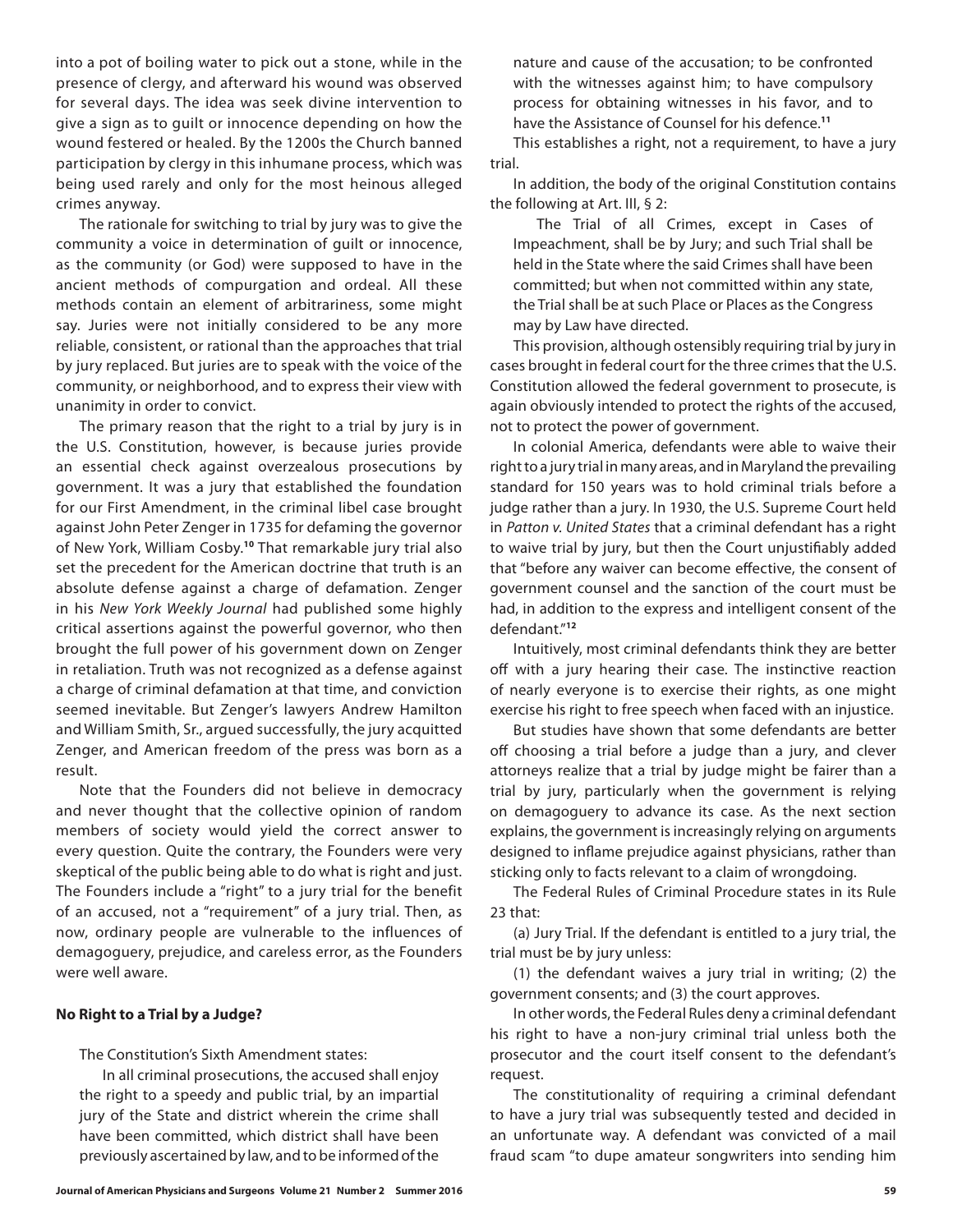money for the marketing of their songs," and the defendant appealed on this issue as a way to get out of his conviction.**<sup>13</sup>** He requested a non-jury trial "for the purpose of shortening the trial," rather than for a weightier reason such as to avoid prejudice against him by the jury. This case reached the U.S. Supreme Court in 1964, when defendant-friendly Chief Justice Earl Warren was presiding, but he failed to recognize and address the significance of the issue. The "Warren Court," as it was called, rendered many major decisions in favor of defendants, but missed its opportunity this time.

Writing for the Court, Chief Justice Warren correctly observed that criminal trials by jury were common at the time of the ratification of the Sixth Amendment. But evidently jury trials were not universal, or else there would have been little reason for the Founders to include the protection of a right to a jury trial. In missing obvious truths universally acknowledged with respect to other parts of the Constitution, such as how the right to free speech necessarily entails the right not to speak, the Court ruled that a constitutional right to have a jury trial does not imply a right not to have a jury trial.

The Court first recounted several compelling arguments for a right to be able to waive a trial by jury:**13, pp 25-26**

- "At common law the right to refuse a jury trial preceded the right to demand one."
- "Both before and at the time our Constitution was adopted criminal defendants in this country had the right to waive a jury trial."
- "The provisions [in the Constitution] relating to jury trial are for the protection of the accused."
- "Since a defendant can waive other constitutional rights without the consent of the Government, he must necessarily have a similar right to waive a jury trial and that the Constitution's guarantee of a fair trial gives defendants the right to safeguard themselves against possible jury prejudice by insisting on a trial before a judge alone."
- "The Fifth, Sixth, Ninth, and Tenth Amendments are violated by placing conditions on the ability to waive trial by jury."

Yet the Warren Court rejected all the above arguments and held that both a federal prosecutor and the court itself each has a veto right over a defendant's attempt to waive a trial by a jury that may be prejudiced against him.

Accordingly, federal prosecutors know that they can always insist on a trial by jury, and they tailor their prosecutorial strategy accordingly. Irrelevant or inflammatory arguments that should never persuade a judge could potentially mislead a jury to convict. With that in mind, we turn to the latest tricks and traps in the prosecutions of physicians.

### **Tricks and Traps in Prosecutions of Physicians**

"Just the facts, ma'am," is the famous phrase attributed to Sgt. Joe Friday, the detective played by Jack Webb in the popular TV series *Dragnet* that portrayed law enforcement in glowing light in the 1950s and 1960s. If prosecutors of physicians properly stuck to "just the facts," unjust convictions and unfair plea bargains would be less frequent.

Unfortunately, some prosecutors go beyond the relevant facts in their quest for convictions, based on the end justifying the means. According to the utilitarian mindset that is increasingly common in the federal criminal justice system, why does it matter whether the defendant is really guilty or not? The stated purpose of the prosecution and lengthy sentencing is to deter wrongdoing, and that goal is met whether a guilty or an innocent man is locked up. As long as the public is persuaded that a crime occurred, and as long as the public is told that the criminal was caught and severely punished, the desired effect of deterrence is satisfied regardless of the underlying innocence of the man imprisoned.

Prosecutions of physicians today are typically accompanied by harsh public statements made by the government against the defendant physician. A recent news story about the federal prosecution of a Eugene J. Gosy, M.D., in the Buffalo area illustrates several tricks used in the war on doctors.**<sup>14</sup>**

1. **Statistical profiling:** "He was the No. 1 prescriber in New York," declared an agent in charge of the DEA's office in Buffalo, to the press. The fallacy is that there will always be a "No. 1 prescriber in New York." Why should that statistic shock anyone? Yet it does tend to prejudice the average person who hears it. After prosecutors destroy the No. 1 prescriber in a state, then the No. 2 prescriber will become No. 1. Will that statistic make him guilty too? Of course not. Moreover, high volume does not imply guilt. Popularity breeds more popularity, in any line of work. The company Apple is not guilty of anything because its iPhone is popular.

2. **Saying the doctor was "out of the country" when prescriptions were written:** This allegation is a favorite of prosecutors, and we've seen it used again and again against physicians. They compare billing records to the physician's passport, and check the dates against each other. The argument sparks jealously and improperly creates a picture of a supposedly cavalier attitude by the traveler. The fallacy is that nothing wrongful can be inferred about someone for merely traveling outside of the country. Sometimes that world travel is to establish contacts for medical mission trips to impoverished lands; other times the travel is merely to visit family in a foreign country. But even if the travel were pure leisure, that is not a bad thing that should be used to create prejudice. The government could simply say that the physician was not in the office, rather than smearing him by saying he was out of the country.

Moreover, mistaken dates in billing records are inevitable, particularly in a high-volume practice. In a prior civil lawsuit against a physician, the government claimed he billed more than 24 hours in a day, when it was merely a mistaken billing date that was the reason.

3. **Trumpeting the doctor's wealth—such as a "\$126,000 Ferrari and a \$103,000 Ford GT coupe":** The government